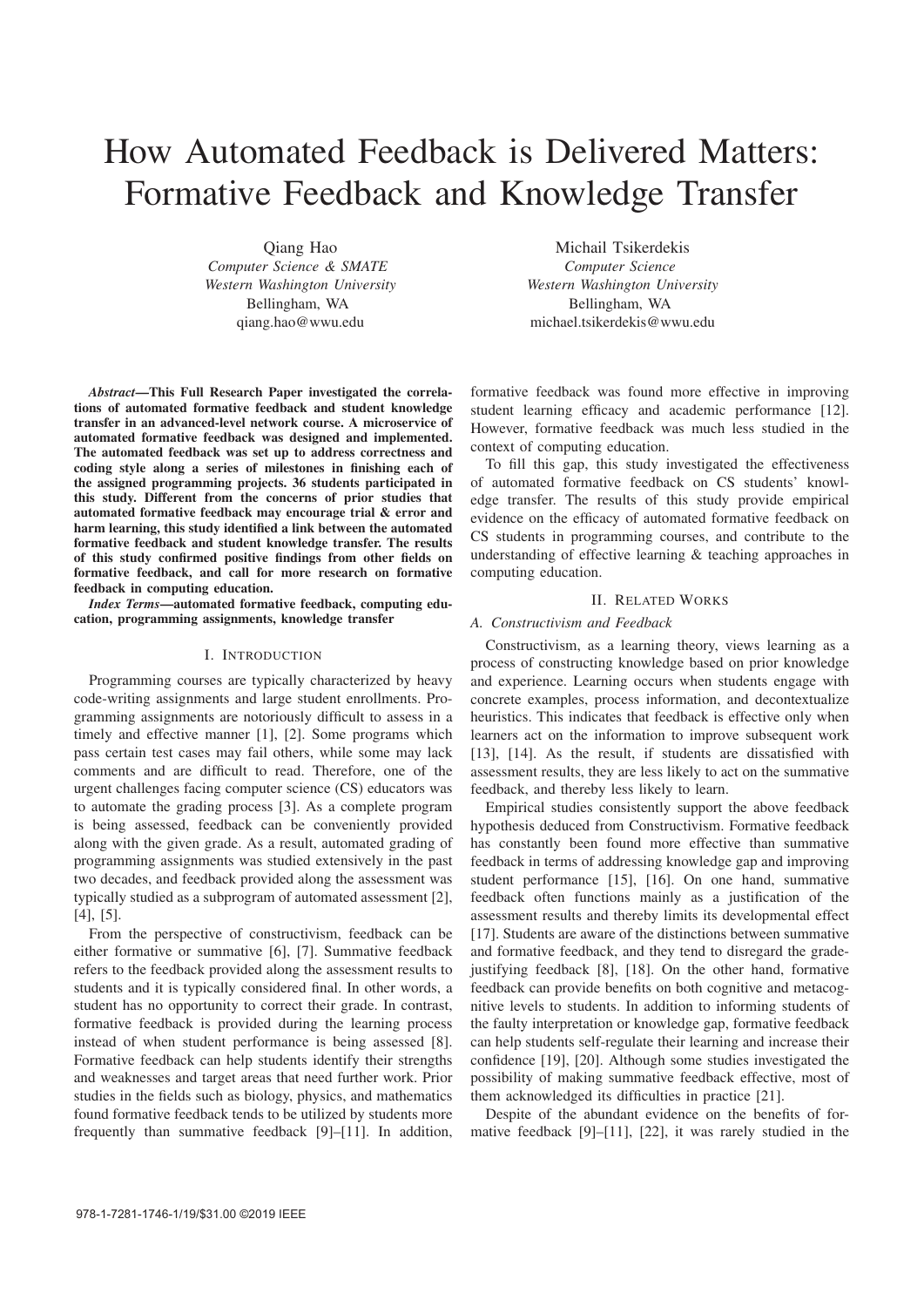context of computing education. This phenomenon has been observed by both Ala-Mutka [3] and Keuning et al [15] in their survey studies on automated testing and feedback tools. On one hand, many developed feedback tools in computing education tended to put limits on the number of feedback seeking attempts [3]. On the other hand, many developed tools were no longer accessible by the time when their related papers were published. Such papers typically focused on the tool development, but did not touch on the aspect of feedback delivery (summative vs. formative) [3], [15].

#### *B. Automated Feedback*

What sets programming courses apart from many other courses is the difficulty of grading assignments. First, evaluating a program requires running it against multiple test cases, and programs that work on certain test cases may fail on others [1]. Second, multiple approaches of problem solving are usually viable for the same problem. It is difficult for graders to resort to one "model answer" when grading programs using different approaches [1], [23]. Third, even the same approach is used, two programs may still have vastly different representations depending of individual coding habits and styles. Individual students are likely to use different variable names, comment on different sections, and factorize different pieces of code as functions. It is time-consuming to read code with different structures and styles. Considering the typically large enrollment sizes of programming courses, it is extremely timeconsuming to assess programming assignments systematically and efficiently. Therefore, how to automate the assessment of programming assignments emerged as one of the oldest problem to tackle in the community of computing education. As a program is being assessed, summative feedback can be conveniently provided along with the given grades. As a result, feedback was initially studied as a subprogram of automated assessment.

Early studies between 2000 and 2010 on this topic tended to focus on system development and error message design [16], [18], [24]. Most systems developed in this period of time require instructors to provide representative test cases and manually tune feedback to work effectively. Additionally, early studies had great concerns over whether students would abuse feedback, so their systems typically (1) expected students to submit a complete version of the program on their first submission, (2) put limits on number of submissions, and (3) put limits on the amount of provided feedback and the completeness of the feedback [16], [17].

The most recent decade witnessed a focus shift to scalibility of feedback as well as feedback generation through data-driven approaches [25], [26]. Taking advantage of the large dataset of programming assignment submissions to Massive Open Online Programming Courses, such efforts typically provide repair suggestions based on clustering correct solutions and matching between faulty submissions and correct solutions [27]–[29]. Although such methods are fully automated and can be scaled up massively, examinations on such methods from pedagogical perspectives are still lacking. In addition, such methods might be less effective for typical college-level programming courses that have significantly fewer students.

Although automated feedback has been studied from different angles, the delivery approaches of automated feedback (summative or formative) are rarely studied. This surprising yet interesting phenomenon is partially due to the claims from early automated assessment studies that formative feedback might encourage trial and error behaviors, lead to system abusing, and harm student learning [17], [24], [30], [31]. Such claims can be traced to an experience report of Chen [17], which reported that students tended to perform trial and error using formative feedback. However, it might be hasty to conclude that students would barely learn from class or would never realize that trial and error rarely helps solving problems after multiple attempts.

It is worth noting that many studies claiming that formative feedback might be harmful were actually studying automated hints instead of automated feedback. Hints address the next step(s) in problem solving, whereas feedback address the mistakes learners have made. Hint functions were initially studied by research on intelligent tutor systems. Such studies were typically situated in K-12 education, within the context of mathematics or physics education [32]–[34]. Hints in the studied tutor systems were typically organized hierarchically by the distance to revealing the final answers: the hint at the surface level is most limited in information, whereas the hint at the bottom level almost reveals the answers. Such systems often allowed students to reach hints at deeper levels by simply clicking buttons. Such a design was found to encourage system gaming behaviors that harm learning [35], [36]. Although hint and feedback were used interchangeably in many computing education studies, the pedagogical differences between them are significant (e.g., Anderson et al [37] combined both feedback and hint in the LISP Tutor, but only used "feedback" to refer to both the facilitative functions).

#### III. RESEARCH DESIGN

#### *A. Research Questions*

The two research questions guiding this study include:

- 1) How is using automated formative feedback correlated with knowledge transfer of computer science students?
- 2) How do computer science students react to automated formative feedback based on their past academic performance?

## *B. System Design and Development*

A microservice was developed in this study to serve the purpose of providing automated formative feedback to students. Microservice refers to a paradigm of developing software applications as modular services serving single purposes and communicating with other software through well-defined application programming interfaces [38]. The developed microservice works in conjunction with both the university-wide learning management system (LMS) and homework repository. The LMS is where students can check their grades and find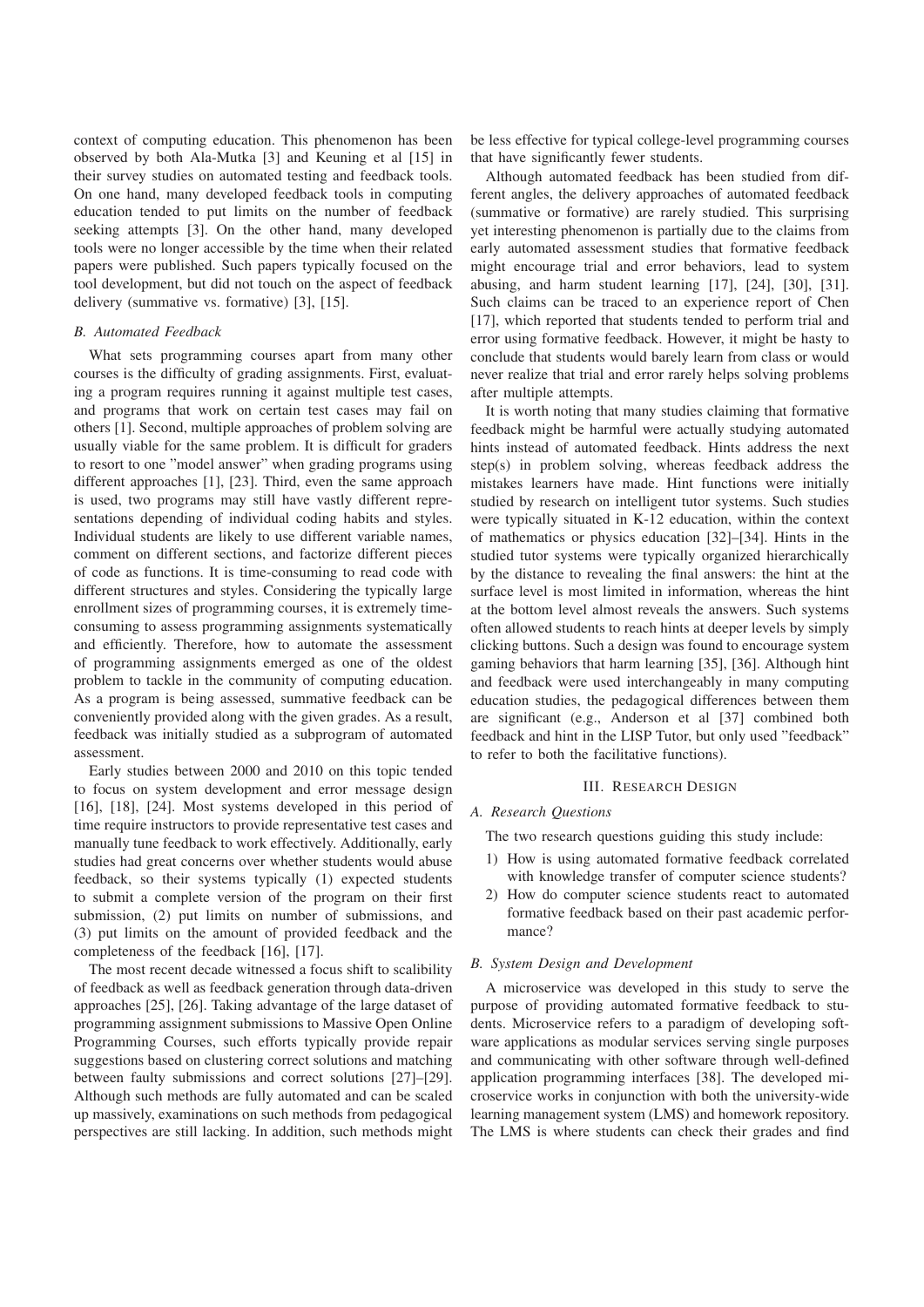the automated formative feedback on each of their assignments. The homework repository is where students submit their programming assignments. In addition, the homework repository also performs version control over all assignments. The developed microservice communicates with both the LMS and homework repository through their Application Programming Interface (API). Once an assignment is submitted or resubmitted to the homework repository, the microservice is triggered to examine the submitted code and push feedback to the LMS [see Fig. 1].



Fig. 1. Architecture of the Microservice

## *C. Experiments*

In this study, the developed microservice was deployed in a network course with 36 computer science majors at a comprehensive public university in the Northwestern United States. The institutionally adopted LMS of the university is Canvas (https://www.instructure.com/), and the homework repository being used for the course was GitHub (https://github.com/). Students completed a series of complex

programming-intensive projects in the course. All projects required the application of the learnt conceptual knowledge in network. The feedback seeking behavior of individual students were tracked and collected during the whole course time.

To fully test the efficacy of automated formative feedback, we did not set limits on either the number of feedback seeking attempts or the amount of provided feedback. In addition, our microservice provides feedback whether the program is complete or not by the due date. To realize this, a sequence of milestones were predefined for each project, and feedback by milestone instead of final results were provided [see Fig. 2]. It is worth noting that if students fail to pass a milestone, the testcases on the sequential milestones will not be triggered to provide more feedback. Moreover, passing each milestone will result in earning partial credit. The credits were reflected in individual student accounts of Canvas immediately.

Feedback delivered by our microservice focused on two aspects of programming: correctness and clarity. Correctness feedback was generated through running the submitted code against a series of tests with increasing complexity. For instance, a simple test case examines whether a port was bound by a server, whereas a more complex test case evaluates network concurrency by involving submitted bytes from multiple clients. A failed test will be reported to individual students with readable information and references to learning



Fig. 2. Sample Milestones of a Project

resources, so students can learn further and address the problem. Correctness feedback was realized through sandboxing and using randomization Unix tools (e.g., bats and timeout). Clarity feedback refers to feedback on students' coding readability and styles. Such feedback specifically addresses issues such as inconsistent naming conventions, code redundancy, or obvious inefficiency. A static checker, *pylint3*, was used to provide clarity feedback to students. Pylint3 checks coding styles and readability by PEP8 Style Guide for Python Code (https://www.python.org/dev/peps/pep-0008).

#### *D. Measurements*

Student feedback seeking frequency was measured by counting the number of submission and resubmissions of their programming assignments. As is shown in Fig. 1, when an assignment is submitted to the homework repository, the microservice will be triggered to examine the submitted code and provide feedback accordingly. This measurement is consistent with prior studies on automated programming assessment [17], [18].

By the end of the course, a final exam on Computer Networks was given to all students to measure the knowledge transfer. The exam was a commonly used formal final exam for the course that included topics commonly found in computer networks such as Ethernet Protocol, TCP and UDP protocols, Socket API and packet formatting. For example, simple questions focused on concepts such as what is the broadcasting IP at layer 2 on the OSI model. More advanced questions focused on the functional aspects of programming such as "In the socket API which of the following functions is not used by a server application." The expectation was that students that learn to do well with computer network programming will have a better understanding of the theory and as such perform better in the final exam. The exam was multiple choice and was automatically graded by the e-learning platform (Canvas).

A survey was distributed to collect demographic information and inquire about student preference of the automated formative feedback:

- 1) What is your gender?
- 2) What is your age?
- 3) What college year are you in?
- 4) Do you like automated formative feedback? (*Four-point Likert scale was used*)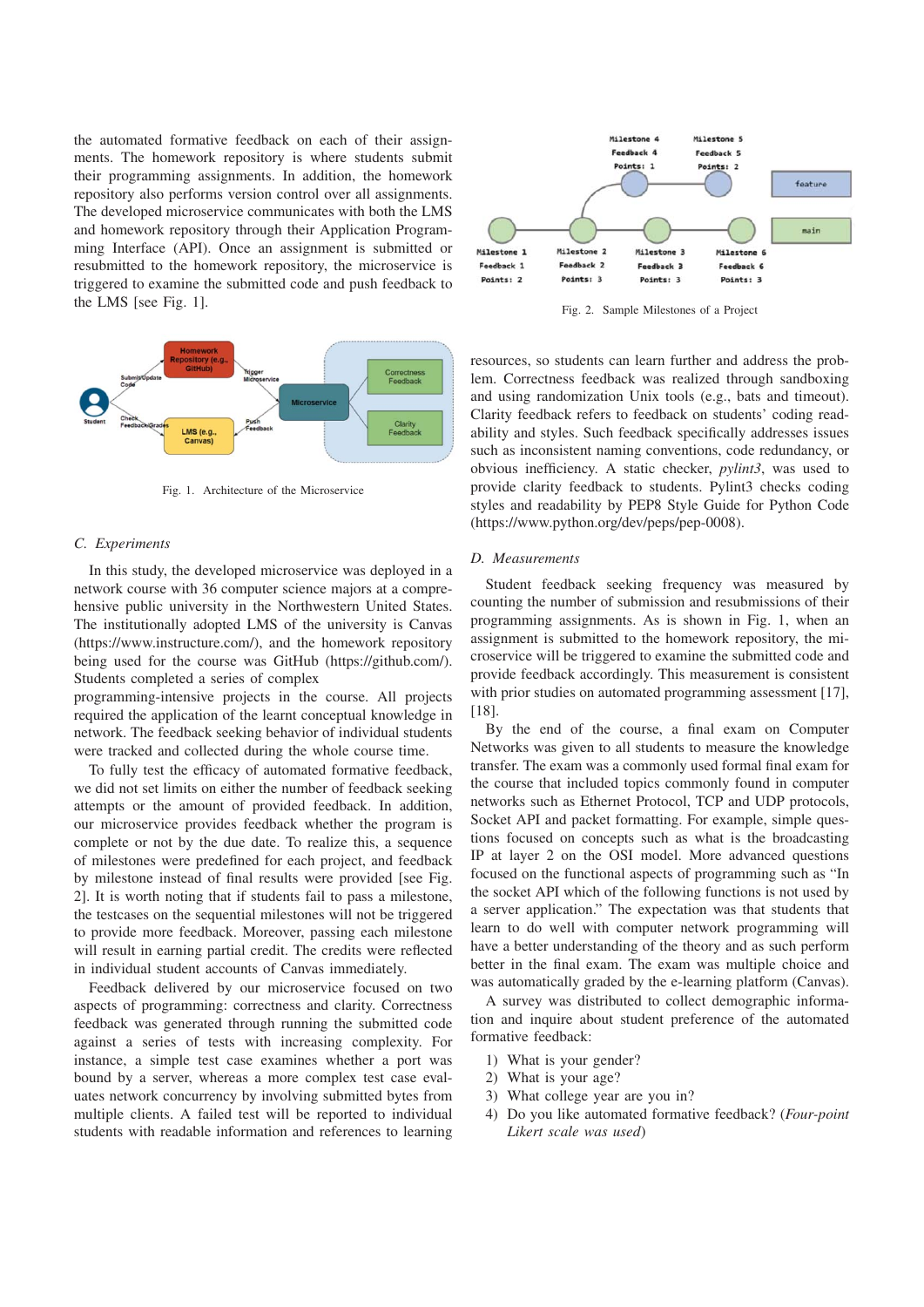5) Do you find automated formative feedback helpful? (*Four-point Likert scale was used*)

The four-point Likert scale had the following choices: Strongly Agree, Agree, Disagree, Strongly Disagree. Student academic performance in prior CS courses was collected from the institutional data warehouse. In addition, an in-depth interview with randomly selected students was conducted to better understand their reactions to the automated formative feedback.

## IV. RESULTS

#### *A. Descriptive Summary*

A total of 36 CS students enrolled in an advanced-level CS course participated in this study. Their demographic information is summarized in Table 1.

| <b>TABLE I</b>                      |
|-------------------------------------|
| DESCRIPTIVE SUMMARY OF PARTICIPANTS |

| Number of students     | 36       |
|------------------------|----------|
| Gender                 |          |
| Male                   | 30.6%    |
| Female                 | 69.4%    |
| Age                    |          |
| $\epsilon = 21$        | 22.9%    |
| $> 21$ and $\leq$ = 23 | $42.8\%$ |
| >23                    | 34.3%    |
| College Year           |          |
| 3rd Year               | 11.1%    |
|                        |          |

*B. How is using automated formative feedback correlated with knowledge transfer of computer science students?*

Given that automated formative feedback directly addressed issues in course projects, it was natural if students who sought feedback more frequently tended to have better performance on the programming projects. This has been confirmed by prior studies on automated formative feedback [16], [18]. However, it is unknown whether digesting and absorbing the feedback is correlated with student knowledge transfer from the projects to other aspects of the course.

All students in this study had taken at least five CS courses prior to the current course. Their cumulative CS GPA was collected from the university academic records, given that prior course performance of a student is strongly predictive of his or her current and future performance. Correlational analysis revealed that seeking feedback, cumulative CS GPA, and knowledge transfer are all positively correlated with each other [see Table 2]. All the correlations were found to be significant.

To explore the relationship between seeking feedback and cumulative CS GPA, we grouped students into two groups: those with below-average CS GPA and those with aboveaverage CS GPA. Students with above-average CS GPA tended to seek feedback more frequently than their counterparts. Students with above-average CS GPA sought feedback 61 time

TABLE II CORRELATIONAL ANALYSIS AMONG SEEKING FEEDBACK, CUMULATIVE CS GPA, AND KNOWLEDGE TRANSFER

|                                                                              | SF                   | CGPA          | KТ  |
|------------------------------------------------------------------------------|----------------------|---------------|-----|
| Seeking Feedback (SF)<br>Cumulative CS GPA (CGPA)<br>Knowledge Transfer (KT) | 10<br>$422*$<br>380* | 10<br>$627**$ | 1 ∩ |
| * $p < .05$ ; ** $p < 0.01$ ; *** $p < .001$                                 |                      |               |     |

on average. In contrast, their counterparts sought feedback 41 times on average.

As the next step, we further grouped students by their frequency of seeking feedback. For students with aboveaverage CS GPA, no significant difference was found between those who sought feedback more than average times and those who sought feedback less than average times,  $t(12) = 0.82, p = 0.43$ . In contrast, for students with belowaverage CS GPA, those who sought feedback more than the average times significantly outperformed their counterparts in the exam,  $t(11) = 2.50, p < .05$  [see Table 3].

TABLE III STANDARDIZED FINAL EXAM PERFORMANCE OF STUDENTS GROUPED BY CUMULATIVE CS GPA AND FREQUENCY OF SEEKING FORMATIVE **FEEDBACK** 

| Group Criteria 2:                                | Group Criteria 1: Cumulative CS GPA |               |  |
|--------------------------------------------------|-------------------------------------|---------------|--|
| Seeking formative<br>feedback                    | Below-Average                       | Above-Average |  |
| Less than average time<br>More than average time | $-1.06$<br>02                       | 0.34<br>0.51  |  |

*C. How do Computer Science Students React to Automated Formative Feedback?*

Two survey questions (Q4 "Do you like automated formative feedback?" and Q5 "Do you find automated formative feedback helpful?") [see Appendix A] and in-depth group interviews were used to measure students' reactions to automated formative feedback. Students' responses to the survey questions (Q4: mean 3.39; Q5: mean 3.33) indicated that most students enjoyed seeking automated formative feedback and found it helpful in finishing assigned projects.

Four randomly selected students were invited for the interview. Each student was interviewed for 15 to 20 minutes. All interviews were audio-recorded, annotated and transcribed. Thematic analysis was used to guide the analysis of the interview data. Two rounds of coding were conducted on the data. The first round was to establish a consistent coding guideline. The second round was to apply the established guidelines and fix prior errors. Core themes were identified through comparing data across different interviewees. Two key themes emerged from the analysis were time management and motivation.

Students being interviewed expressed two aspects of automated formative feedback — immediacy and unlimited number of testing — helped them know where they stand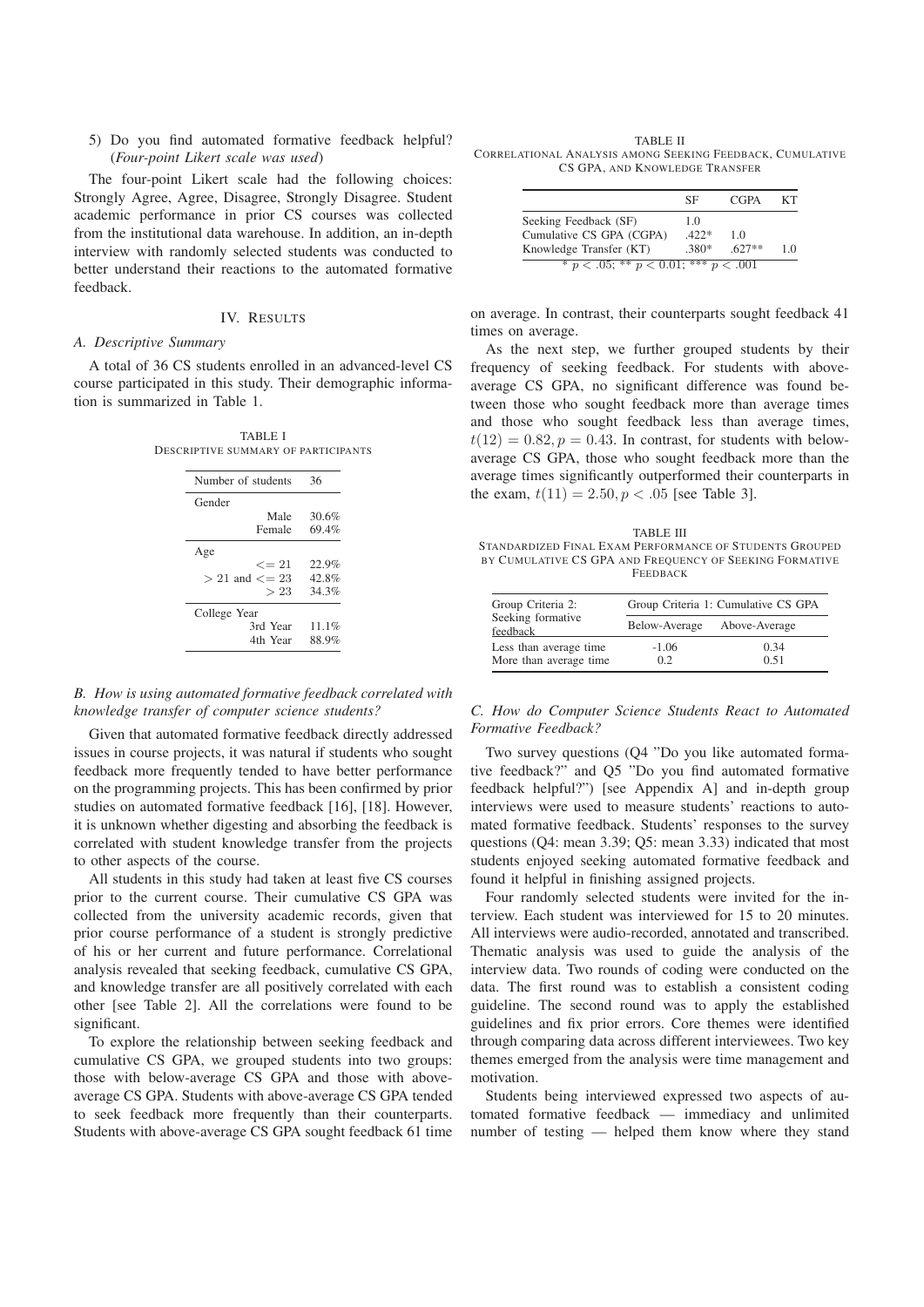in terms of finishing the assigned projects, and better manage their time of working on the projects. Working in concert with Canvas and GitHub, the microservice could inform students of the partial credits they earned and the current average of the whole class, which was deemed motivating for them to start early and commit more time to the assignments. One student said that:

For me it is good to check to see where I am. I feel that I am motivated by doing more. Every time I updated my code, I can check and see either I get some points or where I did wrong. I can also compare myself to the whole class on Canvas, to see if I am behind the class or ahead of, which is something I did a lot. Also it helps me to have confidence in my code as well ......

#### V. DISCUSSION

Among the findings of this study, we would like to highlight three points. First, this study confirms the findings on the relationship between seeking formative feedback and academic achievements in other fields. Same as many prior studies [9], [11], [22], this study found that seeking formative feedback was positively related to student academic achievement, such as knowledge transfer, confidence and self-regulation from both correlational analysis and the interview with random students. However, different from many prior studies, this study focused on knowledge transfer instead of student assignment performance. Given that formative feedback directly addresses challenges and knowledge gaps in programming projects, it is possible that a positive cause-and-effect relationship exists between seeking formative feedback and student knowledge transfer. The results of this study confirm that the correlation between seeking formative feedback and academic achievements in programming courses is similar as in other fields.

Second, there is a limited (due to sample size) indication that students with weaker prior academic performance benefit more from seeking automated formative feedback. For students with lower-than-average cumulative CS GPA, if they seek more formative feedback, they tend to achieve significantly better knowledge transfer than their counterparts who seek less formative feedback. This difference was not significant for students with higher-than-average cumulative CS GPA. One possible explanation is that formative feedback gives students more opportunities to gauge their misunderstandings and address their knowledge gap, and automation amplifies such an effect [24], [39]. In addition, automated formative feedback might be more suitable for addressing less-complex knowledge components. As such, the effect might be more obvious on students with weaker prior academic performance. Future studies need to seek larger sample size that have a better representation of the groups in order to further investigate this effect.

Third, more facilitation is needed to help students with weaker academic performance to seek automated formative feedback. It is worth noting that students with better-thanaverage cumulative CS GPA still sought formative feedback

more frequently than their counterparts, despite that the feedback seeking frequency did not have significant effect on their knowledge transfer. As is observed in face-to-face contexts, students who need the help the most tend to seek least help [40]. Therefore, even with automated formative feedback deployed, there is still room to raise the awareness of students to use it, especially students with weaker academic performance. Future studies may consider exploring and comparing different approaches to motivate students to use automated formative feedback in programming courses.

## VI. LIMITATIONS

This study is not without limitations. First, the experiment was conducted in an advanced-level computer science course, where students have taken at least five core computer science courses prior to the current one. The findings on students at this level might not be the same as on entry-level students. Therefore, the extent to which the findings of this study can be generalized needs further exploration. Second, the cause-andeffective relationship between seeking automated formative feedback was not examined. Although the findings of this study confirmed the positive correlations between the two factors, correlation analysis by itself can not fully confirm the benefits of automated formative feedback. Future studies may consider path analysis on the two factors with a biger sample size. In addition, in the experiment whenever student push their committed updates on programming projects to GitHub, automated formative feedback would be triggered. We assumed that students would not make such pushes for no apparent reasons except for seeking automated formative feedback. Such assumption may not stand equally true for entry-level courses where students are less familiar with basic commands of Git. Future studies are recommended to adapt the assignment submission schemes when focusing on entrylevel programming courses.

## VII. CONCLUSIONS

Over the past few years there have been numerous studies showing the benefits of formative feedback in different fields. However, there has been a limited interest in the delivery of feedback except for its automation and scalability in computing education. This study highlighted the benefits of automated formative feedback on CS student knowledge transfer in a network course. Building on the findings of this study, we call for more empirical assessment on automated feedback in computing education with an emphasis on different delivery approaches.

#### **REFERENCES**

- [1] B. Cheang, A. Kurnia, A. Lim, and W.-C. Oon, "On automated grading of programming assignments in an academic institution," *Computers & Education*, vol. 41, no. 2, pp. 121 – 131, 2003.
- [2] R. Singh, S. Gulwani, and A. Solar-Lezama, "Automated feedback generation for introductory programming assignments," in *Proceedings of the 34th ACM SIGPLAN Conference on Programming Language Design and Implementation*, ser. PLDI '13. New York, NY, USA: ACM, 2013, pp. 15–26.